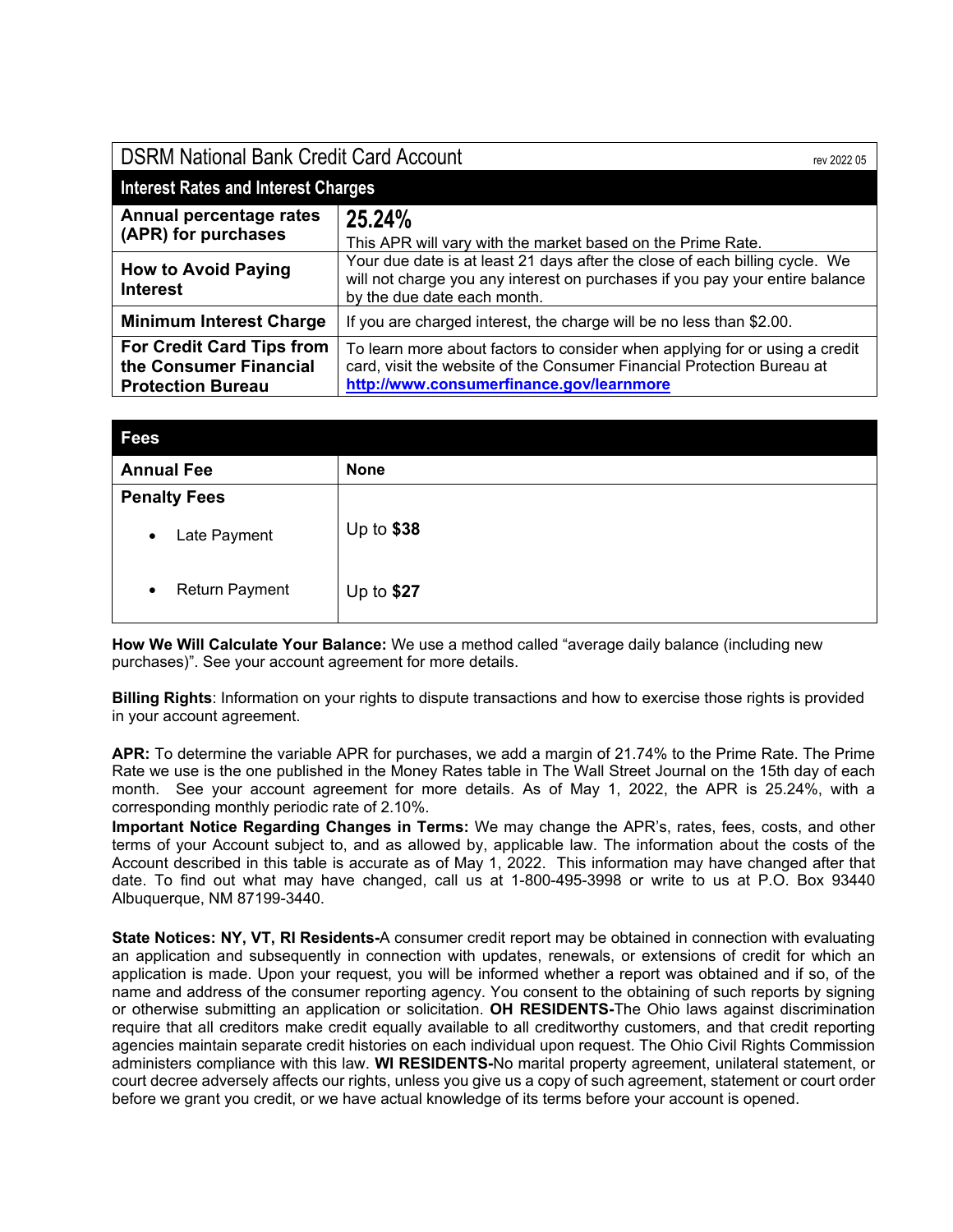# **DSRM National Bank**



The Valero Family of Brands

## **Credit Card Agreement - Terms and Conditions**

Customer Service Mailing Address: Valero Payment Service Center P.O. Box 631, Amarillo, TX 79105-0631 Customer Service Telephone: 1-800-333-3560

## **PLEASE READ AND RETAIN THIS IMPORTANT INFORMATION**

**Important Information About Arbitration.** Please read the Arbitration section carefully. This section applies to your Account and most disputes between you and us will be subject to individual arbitration. This means that 1) neither a court nor jury will resolve any such dispute; 2) you will not be able to participate in a class action or similar proceeding; 3) less information will be available; and 4) appeal rights will be limited.

**Definitions.** In this Credit Card Agreement – Terms and Conditions ("Agreement"), the words "we", "us", "our" and "DSRM National Bank" mean DSRM National Bank, a national credit card bank located in Albuquerque, New Mexico. "You" and "Your" mean the person who applies for, requests or accepts the Card or Cards issued on the Account. "Account" means your DSRM National Bank credit card account, which is owned by us and governed by this Agreement. "Card" or "Cards" means the Valero Regular Credit Card(s), or Valero VIP Credit Card(s) issued to you by DSRM National Bank in connection with your Account. Definitions of additional terms are contained in other paragraphs of this Agreement.

**Acceptance of the Terms of this Agreement.** You will be bound by the terms of this Agreement when you apply for and receive, or sign, or use, or permit another to use, your Cards or Account number. You must sign each Card issued to you before you use it. If you do not wish to be bound by the terms and conditions of this Agreement, do not use the Card or authorize another person to use it. Instead, cut all of the Cards in two and return them to us. You may designate one "Additional User" to your Account by contacting us at 1-800-333-3560 and providing us with such designation. Unless you tell us otherwise, an Additional User may assist in administration of your Account and credit information regarding your Account may be reported to credit reporting agencies in the name of the Additional User.

**Important Protections for Servicemembers and their Dependents.** Federal law provides important protections to members of the Armed Forces and their dependents relating to extensions of consumer credit. In general, the cost of consumer credit to a member of the Armed Forces and his or her dependent may not exceed an Annual Percentage Rate (APR) of 36 percent. This rate must include, as applicable to the credit transaction or account: The costs associated with credit insurance premiums; fees for ancillary products sold in connection with the credit transaction; any application fee charged (other than certain application fees for specified credit transactions or accounts); and any participation fee charged (other than certain participation fees for a credit card account). If, as a result of these protections, any Military Annual Percentage Rate (MAPR) adjustments are made to an Account, the adjustments will be reflected on the Monthly Statement. Covered borrowers may call toll-free 1-844-686-9681 to hear important disclosures required by law. If you are a "covered borrower" under this law, then the Binding Arbitration Provision of this Agreement does not apply to you.

**Use of Your Cards.** You may use your Cards to make charges for fuel, merchandise, services, and other permissible items ("Purchases") at Valero, Beacon, or Shamrock stores or other retailers that accept the DSRM National Bank credit card(s).

**Extension of Credit; Agreement to Pay.** When you use your Card, or permit someone else to do so, you thereby promise to pay all charges made with your Card, along with all related Interest Charges and other fees accruing under this Agreement, in conformity to the terms of this Agreement. We may at any time suspend or terminate your Account, or a Card issued on your Account, as to any future use of your Account or Card.

**Repayment; Minimum Payment Due Each Billing Cycle.** You promise to pay us the amounts of all credit you obtain (including all Purchases), all fees and charges we assess against your Account and all Interest Charges as provided in this Agreement. You agree to make your payments in the amounts and at the times provided in this Agreement.

We will provide a "Monthly Statement" of your Account at approximately monthly intervals if there has been activity on your Account, or there is a balance (credit or debit) in your Account exceeding \$1, unless we deem your Account to be uncollectible, or we have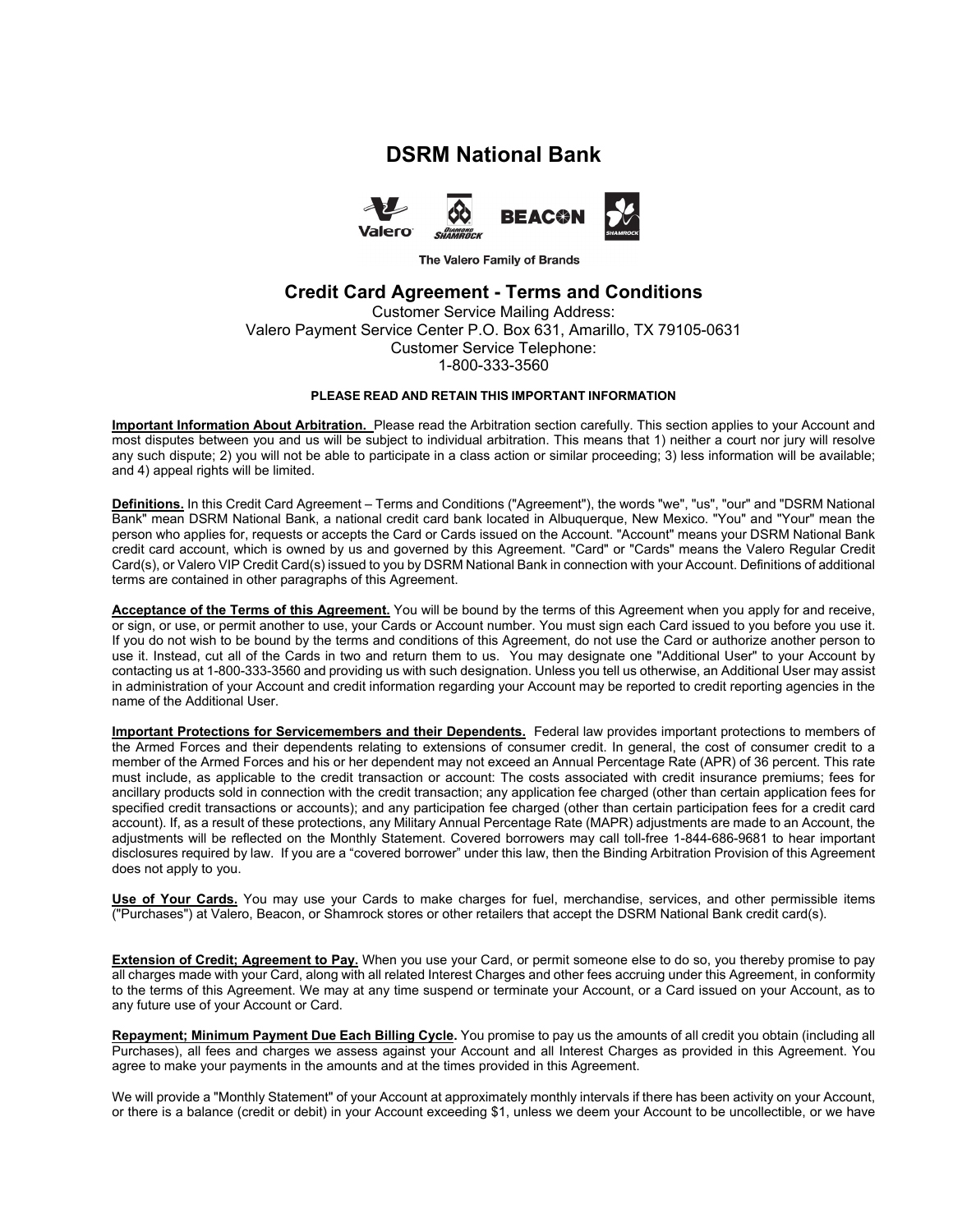instituted delinquency collection procedures, or furnishing the statement would violate federal law. You may pay any amount up to the entire unpaid balance (the "New Balance") of your Account at any time. You must pay each billing cycle at least the Minimum Payment amount shown on your Monthly Statement by the Payment Due Date shown on the Monthly Statement.

The Minimum Payment due each billing cycle is the greater of (1) the sum of: (a) all past due amounts, plus (b) 1/6th (one-sixth) of the New Balance of your Account at the end of the billing cycle, plus (c) the amount of any Account fees, fees for credit card protection services, insurance premiums, and membership programs, plus (d) installments for mail, telephone, or electronic merchandise/services orders as provided in the terms for such orders, plus (e) Interest Charges posted to your Account during the billing cycle, or (2) \$27 (or the entire New Balance if less than \$27). We will also include in your Minimum Payment any part of the New Balance in excess of your GasCap® Credit Limit.

Your Payment Due Date will be at least 21 days after the Closing Date shown on your Monthly Statement. The Minimum Payment due will never be more than the New Balance. If you want to request a change to your Payment Due Date, call us at 1-800-333- 3560 or write to us at P.O. Box 631, Amarillo, TX 79105-0631. We may take up to 30 days to process such a request.

If you overpay, or if a credit balance is otherwise created in your Account, we will not pay interest on such amounts. Mail your payment made in U.S. dollars, accompanied by the payment remittance stub, using the envelope enclosed with your Monthly Statement or to the payment address provided, and following all other instructions on your Monthly Statement. The crediting of payments sent to any location other than the payment address or received in any other manner may be delayed. Except for address changes on the back of the Monthly Statement payment remittance stub, do not send correspondence of any type to the payment address. For inquiries about your Account, please call us toll-free at 1-800-333-3560 or write to us at P.O. Box 631, Amarillo, TX 79105-0631.

We will allocate your payments among the charges on your Account in accordance with the requirements of federal law. We may allocate the amount of your Minimum Payment in the manner we determine, without regard to any contrary instructions from you. In most instances, we will allocate your Minimum Payments to balances (including new transactions) with higher APRs before balances with lower APRs. This will result in balances with a higher rate of interest being paid before any other existing balances. Even though your payment may be credited to your Account in the billing cycle in which the payment is received, your available credit may not be increased by the amount of the payment until your payment has cleared.

If you pay more than the Minimum Payment, we will apply the excess payment amount to reduce your total outstanding balance, and you will continue to be obligated to make any Minimum Payment in succeeding billing cycles.

If you post-date a check for payment, we may process the check immediately upon receipt or return it unpaid, at our election, without in either case waiting until the date shown on the check. We are not liable to you for any loss or expense incurred by you arising out of the action we elect to take.

If you send a payment to us for less than the full balance marked with the words "Paid in Full" or similar language, we may refuse to accept such payments or we may accept the payment without losing any of our rights. Any of these payments must be mailed to the address designated for these types of payments on your periodic statement.

If your check is processed by us non-electronically and is returned to us for insufficient funds or dishonored for any reason, we may re-present the returned check electronically.

We can refuse to accept payments not denominated in U.S. dollars or not drawn on a domestic office of a U.S. bank. We will charge a Returned Payment Fee, as described in "Account Fees and Charges" below.

**Authorization To Convert Your Check.** If you send us a check to make your payment, you authorize us either to use information from your check to make a one-time electronic fund transfer from your financial institution or to process the payment as a check transaction. "Electronic Fund Transfer" or "EFT" is the term used to refer to the process by which we electronically instruct your financial institution to transfer funds from your financial institution for the same amount as the check. When we use information from your check to make an EFT, funds may be withdrawn from your financial institution as soon as the same day we receive your payment, and you will not receive your check back from your financial institution. You authorize us to collect a fee of up to \$27 through an EFT from your financial institution if your payment is returned unpaid. We retain an image of your electronically processed check to the extent required by applicable law. If the EFT cannot be processed for technical reasons, you authorize us to process the copy of your check. If you have questions about this or other payment options, or do not want your payments collected electronically, please call our Customer Service Center at 1-800-333-3560.

**Your GasCap® Credit Limit.** We will establish a credit limit for your Account from time to time. Your GasCap® Credit Limit will be shown on the initial Card mailer and on each Monthly Statement of your Account. The total amount of credit outstanding on your Account at any time must not be more than your then current GasCap® Credit Limit. We may change your GasCap® Credit Limit from time to time. We will attempt to notify you if we do. If we accept a payment for an amount in excess of your outstanding balance, your available GasCap® Credit Limit will not be increased by the amount of such overpayment nor shall we be required to authorize transactions for an amount in excess of your assigned GasCap® Credit Limit. You may request an increase to your GasCap® Credit Limit by calling 1-800-333-3560 or writing to P.O. Box 631, Amarillo, TX 79105-0631.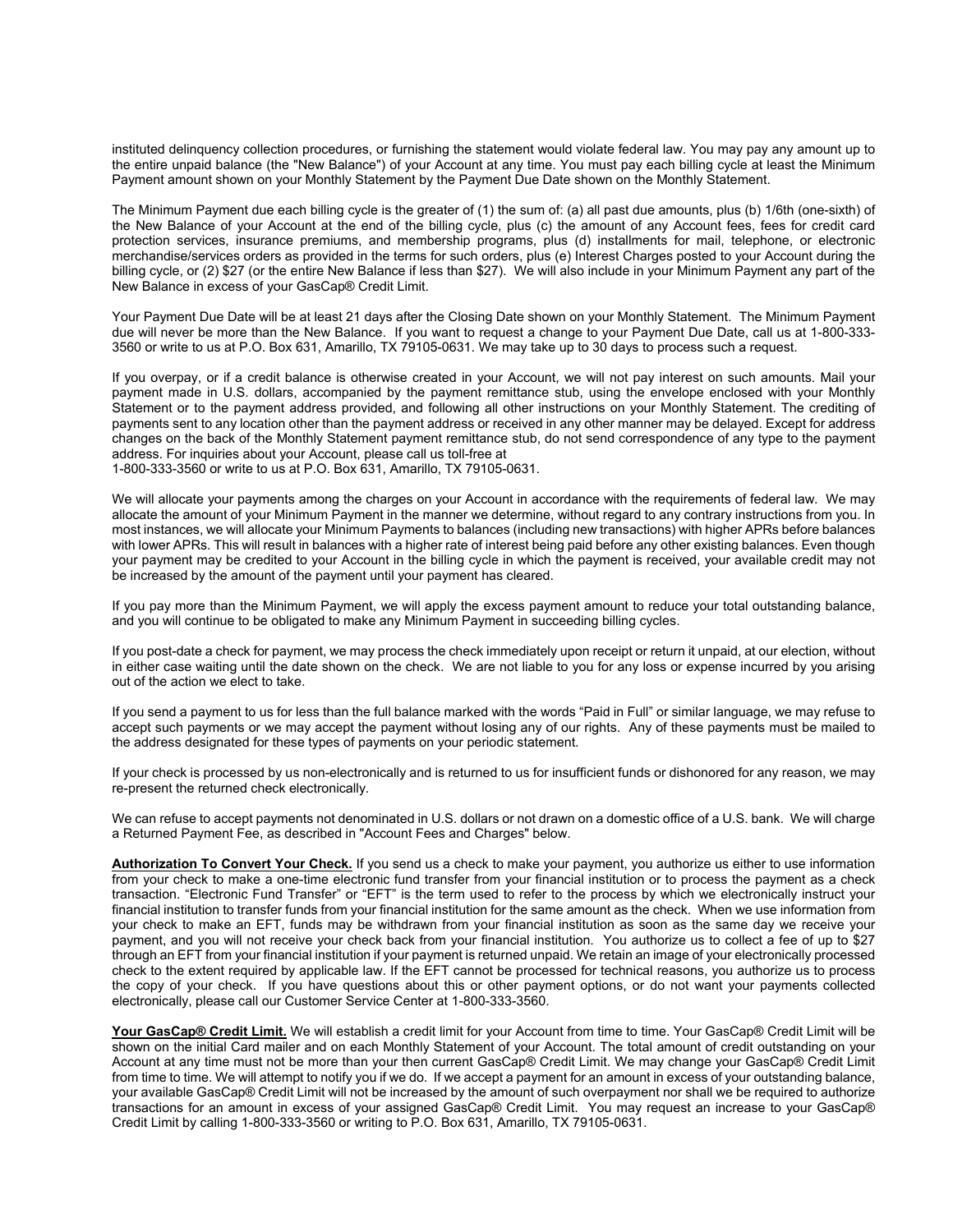**Exceeding Your GasCap® Credit Limit.** If you request credit in any form which, if granted, would cause your total outstanding balance (including, authorized transactions not yet posted to your Account) to exceed your GasCap® Credit Limit we establish for your Account, whether or not such balances before the request were more than the respective GasCap ® Credit Limit, we may, at our election: (1) honor the request without permanently increasing your GasCap® Credit Limit; (2) honor the request and treat the amount which is more than your GasCap® Credit Limit as immediately due; or (3) refuse to honor the request. If we have previously honored requests for credit in excess of your GasCap® Credit Limit, that does not mean that we will honor further over-limit requests.

## **INTEREST CHARGES**.

**When Periodic Rate Interest Charges Begin to Accrue:** Periodic rate Interest Charges will accrue daily on Purchases from the date that the transaction was posted until the date each Purchase is completely repaid according to the payment allocation method then in effect. However, if the New Balance shown on the Monthly Statement for the previous billing cycle was a credit balance or zero or was paid in full by its Payment Due Date, then (1) we will not charge periodic rate Interest Charges during the current billing cycle if you pay the New Balance, if any, shown on the Monthly Statement for the current billing cycle by its Payment Due Date, and (2) we will credit any payment that you make by the Payment Due Date for the current billing cycle as of the first day of the billing cycle.

**Periodic Rates of the Interest Charge:** The manner in which we determine the periodic rates that apply to your Account are described below. The periodic rates and corresponding Annual Percentage Rates currently in effect are set forth on the accountopening table, which is part of this Agreement.

(a) **Rate of Interest Charge on Purchases:** With respect to all Purchases:

(1) **Standard Pricing Rate; Variable Rates of the Interest Charge**. The monthly periodic rate we use to compute the Interest Charge on all Purchases is a variable rate. The Annual Percentage Rate is the Prime Rate plus 21.74%, but never greater than 29.99%. We compute the Interest Charge on Purchases by using a monthly periodic rate equal to 1/12th of (i) the Prime Rate plus 21.74% or (ii) if lower, 29.99%. See your account-opening table for the current monthly periodic rate of Interest Charge and corresponding Annual Percentage Rate.The periodic rate and Annual Percentage Rate are variable rates based on the Prime Rate published in the "Money Rates" table in The Wall Street Journal. The Interest Charge under this Agreement will increase if the Prime Rate increases. The effect of an increase in the Prime Rate will be an increase in the amount of the Interest Charge and the Minimum Payment due under this Agreement. We will calculate the variable rate every billing cycle, based on the Prime Rate published in the "Money Rates" table in The Wall Street Journal on the 15th day of each month. If two or more Prime Rates are published on that day, the highest of those rates will be used to calculate the Rate under this Agreement. If the 15th day of the month is a day on which The Wall Street Journal was not published, the previous business day on which The Wall Street Journal was published will be used. If The Wall Street Journal ceases publication, or no longer publishes the Prime Rate, or changes the manner by which its Prime Rate is determined, we may select another comparable index of short-term interest rates to be the "Prime Rate" under this Agreement. When the Prime Rate changes, the new Annual Percentage Rate, and the new corresponding periodic rate, will apply to your Account beginning on the first day of the billing cycle of your Account that has a closing date on or after the first day of the next calendar month after the date on which the new Annual Percentage Rate was calculated, and will continue to apply until a new Annual Percentage Rate and the corresponding monthly periodic rate is calculated and has become effective in the manner described in this paragraph. The new Annual Percentage Rate and the corresponding new monthly periodic rate may apply retroactively to the first day of the billing cycle, and transactions that occurred during the billing cycle both prior to and after the date the new Annual Percentage Rate was calculated may be subject to the new variable Annual Percentage Rate and the corresponding new monthly periodic rate for the entire billing cycle.

**Calculating the Average Daily Balance:** To get the "average daily balance" of your Account, we take the beginning balance of your Account each day, add any new Purchases, and subtract any Payments and Credits applied to that type of transaction under the payment allocation method then in effect. This gives us the daily balance. (Credit balances are treated as zero for purposes of calculating the daily balances.) Then, we add all of the daily balances for the billing cycle and divide the respective totals by the number of days in the billing cycle. This gives us the "average daily balance" for your Account. We do not include the following in your daily balance: (1) unpaid Interest Charges, or (2) mail, telephone, or electronic merchandise order installments (which are governed by the terms set forth with such mail, telephone, or electronic merchandise order). We add all other fees and insurance charges to your daily balance on the day on which such fees or charges post to your Account and, if earlier, we add the accrued portion of such other fees and insurance charges to your balance on the day that your Account is closed. If your Account has multiple balances subject to different Interest Rates, then we calculate an average daily balance separately for each Interest Rate.

**Calculating the Interest Charge:** We calculate the Interest Charge separately for each balance that has a different Interest Rate. We figure the Interest Charge on Purchases charged to your Account by multiplying the "average daily balance" of your Account by the applicable monthly periodic rate. We add each separate Interest Charge calculated in this manner together to get the total Interest Charge. If the total Interest Charge calculated is more than zero but less than \$2.00, a minimum monthly Interest Charge of \$2.00 will be charged to your Account. We may, at our election, waive the Interest Charge on small account balances.

**Account Fees and Charges; Late Payment Fee.** The following fees will be charged to your Account and added to the Purchase balance in the billing cycle in which the charges are incurred: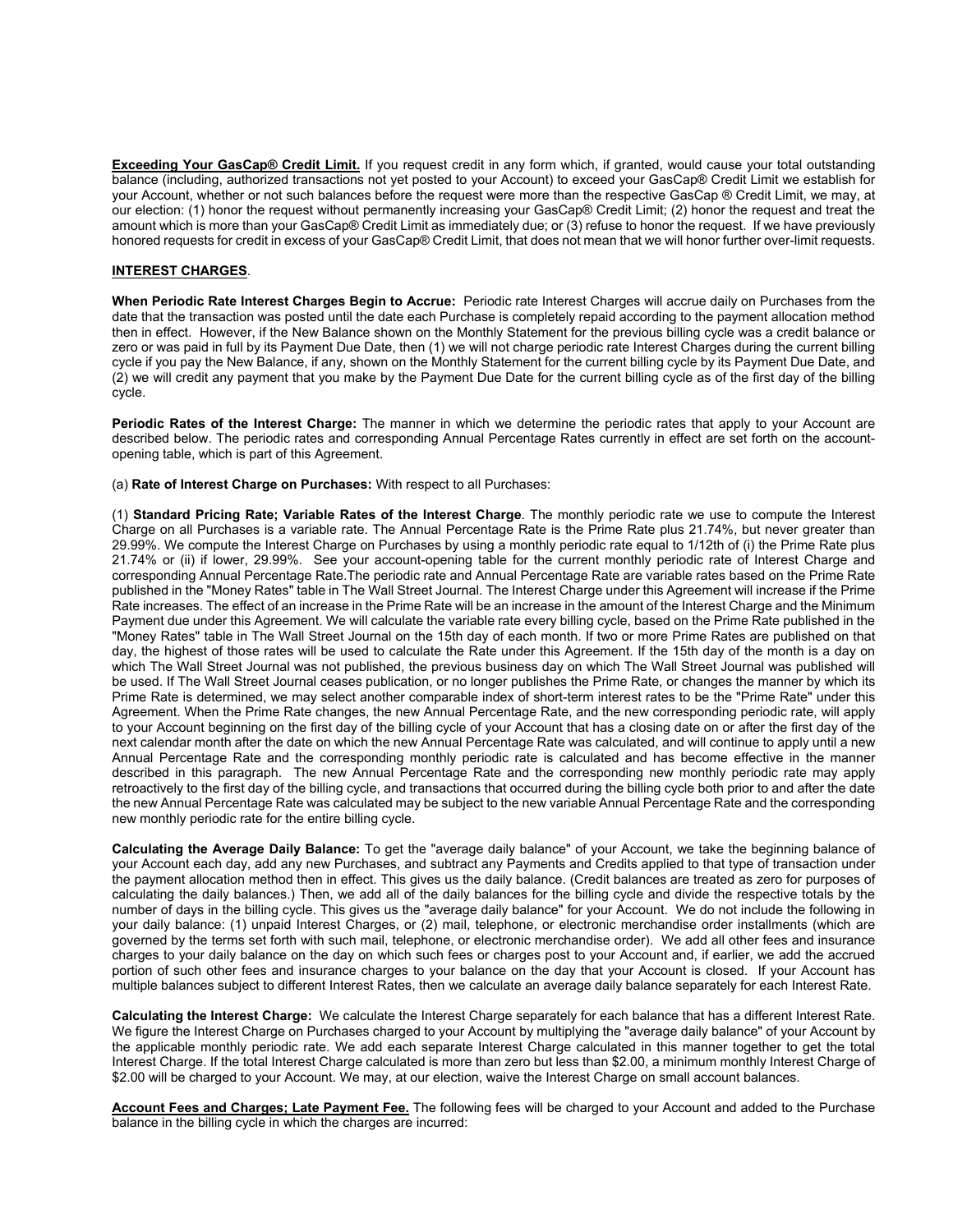(a) if we do not receive payment in an amount at least equal to the Minimum Payment due shown on the Monthly Statement of your Account by the Payment Due Date shown on the Monthly Statement, and in accordance with our payment directions, and if the Minimum Payment due shown on the Monthly Statement is greater than \$27, a Late Payment Fee applies according to the following:

i) if the Minimum Payment due is equal to or greater than \$27, a Late Payment Fee of \$27 will be charged to your Account (unless clause (ii) applies);

ii) if the Minimum Payment due is equal to or greater than \$38 and you did not make your Minimum Payment due in any<br>one of the previous 6 billing cycles, a Late Payment Fee of \$38 will be charged to your Account. previous 6 billing cycles, a Late Payment Fee of \$38 will be charged to your Account.

(b) if a check, draft, or other payment authorization, including any electronic payment, you provide us as a payment on your Account is returned for insufficient funds or for any other reason, a Returned Payment Fee may apply according to the following:

 i) if your most recent Minimum Payment due was equal to or greater than \$27, a Returned Payment Fee of \$27 may be charged to your Account.

(c) if you request information or maintenance on your Account, additional fees may apply. These fees include, but are not limited to, Statement Reprint Fees or Invoice Copy Fees (unless it is determined that a billing error occurred); Overnight Mailing Fees; or Additional Card Fees. The amount of these fees will be disclosed to you when you request the service. We may elect to waive these fees at our sole discretion, and we will not charge an Invoice Copy Fee in connection with a bona fide billing dispute.

Unless prohibited by applicable law, we may charge your Account, as a Purchase, the amount of any costs we incur in complying with state abandoned or unclaimed property laws with regard to your Account.

**Change of Terms.** We may add, delete, or change the terms of this Agreement ("Change") at any time, including an increase in the Annual Percentage Rates or fees. We will give you notice of a Change as required by law. To the extent permitted by law, a Change may apply to all amounts outstanding on your Account at the time the changes go into effect.

**Our Right to Require Immediate Payment**. We may require immediate payment of all amounts you owe us without notice or demand if:

- (1) you fail to pay any amount owed under this Agreement exactly when due; or
- (2) you exceed your credit limit; or
- (3) you fail to abide by any other term of this Agreement; or
- (4) you default on any other credit obligation you have with us; or
- (5) your ability to pay us is materially impaired (including, without limitation, if you file or have filed against you as debtor
- a proceeding under any chapter of the Bankruptcy Code); or
- (6) you die or become legally incompetent.

**Collection Costs.** If you are in default, unless prohibited by applicable law, you also must pay us or reimburse us for all costs and disbursements, including reasonable attorney's fees, incurred by us in legal proceedings (including bankruptcy proceedings) to collect or enforce the debt.

**Authorized Use of Your Card by Others.** If you permit any person to have access to your Card or Account number with the authorization to make a charge, or if you request us to issue a Card on your Account to another person, you will be liable for all charges made by that person, including charges you may not have intended that person to make. You will be liable until you both (1) request that we cancel the Card that we issued to that person, and (2) return that Card to us.

**Lost or Stolen Cards.** If you notice the loss or theft of your Card or a possible unauthorized use of your Card, you should write to us immediately at P.O. Box 631, Amarillo, TX 79105-0631, or call us at 1-800-333-3560. You will not be liable for any unauthorized use that occurs after you notify us. You may, however, be liable for unauthorized use that occurs before your notice to us. In any case, your liability will not exceed \$50. You agree to give us your full cooperation in our efforts to recover stolen Cards and amounts due from unauthorized users and in prosecuting unauthorized users.

**Certain Limitations on Use of Your Card.** Your Account is a consumer credit account. You must not use your Card primarily for business or commercial purposes. You must not use your Card for any unlawful purpose or in any illegal transaction.

**Assignment.** You agree that we may at any time assign your Account, any sums due on your Account, this Agreement, or any of our rights or obligations under this Agreement to another person or entity without your consent or notice to you. The person or entity to whom we make any such assignment shall be entitled to all of our rights under this Agreement, to the extent assigned. You may not assign your rights under this Agreement.

**Change of Name or Mailing Address.** You must notify us immediately of any change of your name or mailing address from that shown on your latest Monthly Statement. The back of your Monthly Statement contains a form you may use for address changes or you may call us at

1-800-333-3560. Name change requests must be submitted in writing to P.O. Box 631, Amarillo, TX 79105-0631.

**Call Recording and Monitoring.** You consent to and authorize us, any of our affiliates, and our marketing associates to monitor and/or record (unless prohibited by law) any of your telephone conversations with our representatives or the representatives of any of such companies.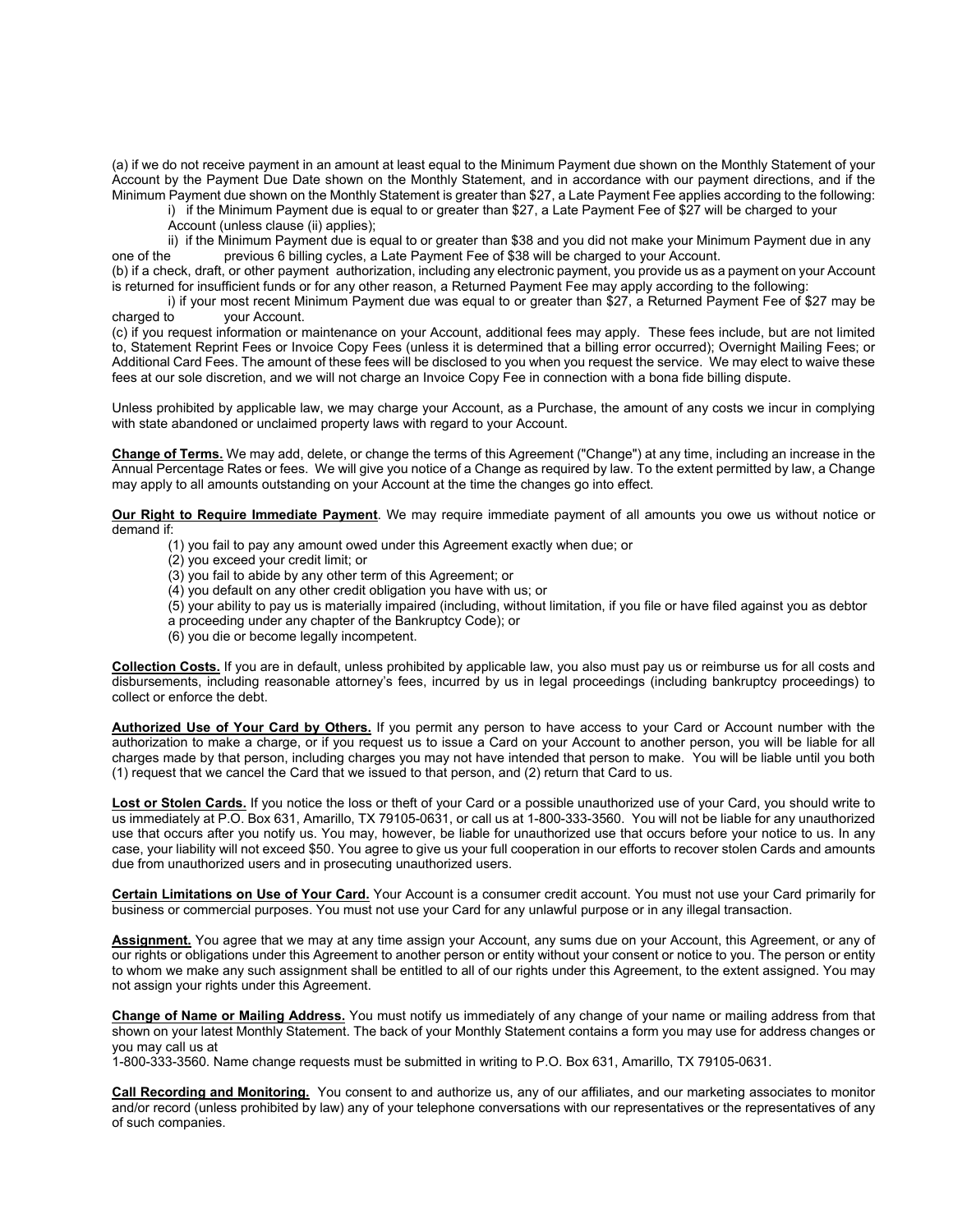**Credit Information.** You agree that we may make credit inquiries about you, and may furnish information relating to this Account in response to credit inquiries from others and to credit reporting agencies. We may report information about your Account to credit bureaus. Late payments, missed payments, or other defaults on your Account may be reflected in your credit report and the credit report of your Additional User. If you believe that any information we may furnish to a consumer reporting agency about you or your Account is inaccurate, please write us at P.O. Box 631, Amarillo, TX 79105-0631.

**Information Gathering and Sharing.** Where you have provided an email address, cell phone number, or placed a cell call to us, you consent and agree to accept collection and/or marketing e-mails, calls or text messages from us (except to the extent you have opted out, as described in our Privacy Statement). For any telephone or cell phone calls we place to you, you consent and agree that those calls may be automatically dialed and/or use recorded messages. Please refer to the DSRM National Bank "Privacy Statement" for our policies on collecting, using, securing, and sharing nonpublic personal information. Additional copies of our "Privacy Statement" are available by calling us toll-free at 1-800-333-3560.

**Severability; No Waivers.** If any part of this Agreement is found to be invalid, the rest remains effective, except as specifically set forth in the Binding Arbitration Provision, below. Any failure or delay by us in exercising any of our rights or remedies under this Agreement or under applicable law does not mean that we will not be permitted to exercise those rights or remedies later. We may accept late payments or partial payments without losing any of our rights or remedies.

**Governing Law.** This Agreement and your Account are governed by federal law and, to the extent that state law applies, by the laws of the State of New Mexico, without regard to its conflict of laws/principles.

**Additional Information.** For additional consumer information visit www.helpwithmybank.gov or www.consumerfinance.gov/learnmore.

**BINDING ARBITRATION PROVISION—YOU SHOULD READ THIS SECTION CAREFULLY.** Any claim, dispute, or controversy (whether based on contract, tort, statute, or otherwise, and whether seeking monetary or any form of non-monetary relief) arising from or relating to your Account, any prior account, or the relationship between you and us (collectively, "Claims"), upon the election of you or us, will be resolved by binding arbitration pursuant to this Arbitration Provision and the rules and procedures ("JAMS Rules") of JAMS ("JAMS") in effect when the Claim is filed.

For purposes of this Arbitration Provision, the terms "we", "us" and "our" mean (1) DSRM National Bank, any servicer or subsequent holder of your Account or the amounts due under your Account, and all of their respective parents, subsidiaries, affiliates, predecessors, successors, assigns, agents, employees, officers, and directors, and (2) any store or establishment that honors your Card. The term "Claims" is to be given its broadest possible meaning, and includes pre-existing, present, and future Claims, and Claims regarding the enforceability or scope of this Arbitration Provision. A party who has asserted a claim in a lawsuit in court may elect arbitration with respect to any Claim(s) subsequently asserted in that lawsuit by any other party.

IF EITHER YOU OR WE ELECT ARBITRATION, NEITHER YOU NOR WE WILL HAVE THE RIGHT TO LITIGATE IN COURT THE CLAIM BEING ARBITRATED, OR TO ENGAGE IN PRE-ARBITRATION DISCOVERY EXCEPT AS PROVIDED IN THE JAMS RULES. IN ADDITION, NEITHER YOU NOR WE WILL HAVE THE RIGHT TO PARTICIPATE AS A REPRESENTATIVE OR MEMBER IN ANY CLASS ACTION, REPRESENTATIVE ACTION, PRIVATE ATTORNEY GENERAL ACTION, OR SIMILAR ACTION RELATING TO ANY CLAIM SUBJECT TO ARBITRATION. YOU WILL NOT BE PERMITTED TO JOIN OR CONSOLIDATE YOUR CLAIMS WITH THOSE OF ANY OTHER PERSON (EXCEPT A JOINT APPLICANT OR CARDHOLDER OF THE SAME ACCOUNT). THE ARBITRATOR'S DECISION WILL BE FINAL AND BINDING. OTHER RIGHTS AVAILABLE TO YOU IN COURT MAY NOT BE AVAILABLE IN ARBITRATION. YOU EXPRESSLY WAIVE YOUR RIGHT TO A JURY TRIAL FOR ALL CLAIMS BEING ARBITRATED.

You can obtain the JAMS Rules and forms by calling JAMS at (949) 224-1810, by visiting JAMS's website at www.jamsadr.com or by writing to JAMS at 1920 Main Street, Suite 300, Irvine, CA 92614. If JAMS is not available to act as administrator, then you and we may agree to an alternate administrator and, if you and we are unable to agree, either you or we may petition a court to appoint an administrator. Any arbitration hearing, if one is held, will be held in the federal judicial district where you live. At your written request, we will pay up to \$1,000 toward the filing, administrative and/or hearing fees for any Claim you may file against us. We will also consider your written request to pay any other fees for arbitration, and you may be able to seek a fee reduction or waiver from JAMS. If the arbitrator issues an award in our favor, you will not be required to reimburse us for any of the fees we have previously paid to the administrator or for which we are responsible. If the arbitrator issues an award in your favor, we will reimburse you for any of the fees you have previously paid to the administrator. Each party will bear the expense of its respective attorneys', experts', and witness fees, regardless of which party prevails in the arbitration, unless applicable law gives you the right to recover any of those fees from us. The arbitrator will not have the power to conduct any proceeding as a class action, representative action, private attorney general action, or similar action. The arbitrator will have the power to decide only your and our Claims against each other, and will not have the power to join other parties or consolidate other Claims with the Claims between you and us; provided, however, that joint applicants or cardholders of the same Account may be joined in a single proceeding.

This Arbitration Provision is made pursuant to a transaction involving interstate commerce, and will be governed by the Federal Arbitration Act ("FAA"), 9 U.S.C. § 1 et seq., as amended, notwithstanding any choice-of-law provision in the Agreement. The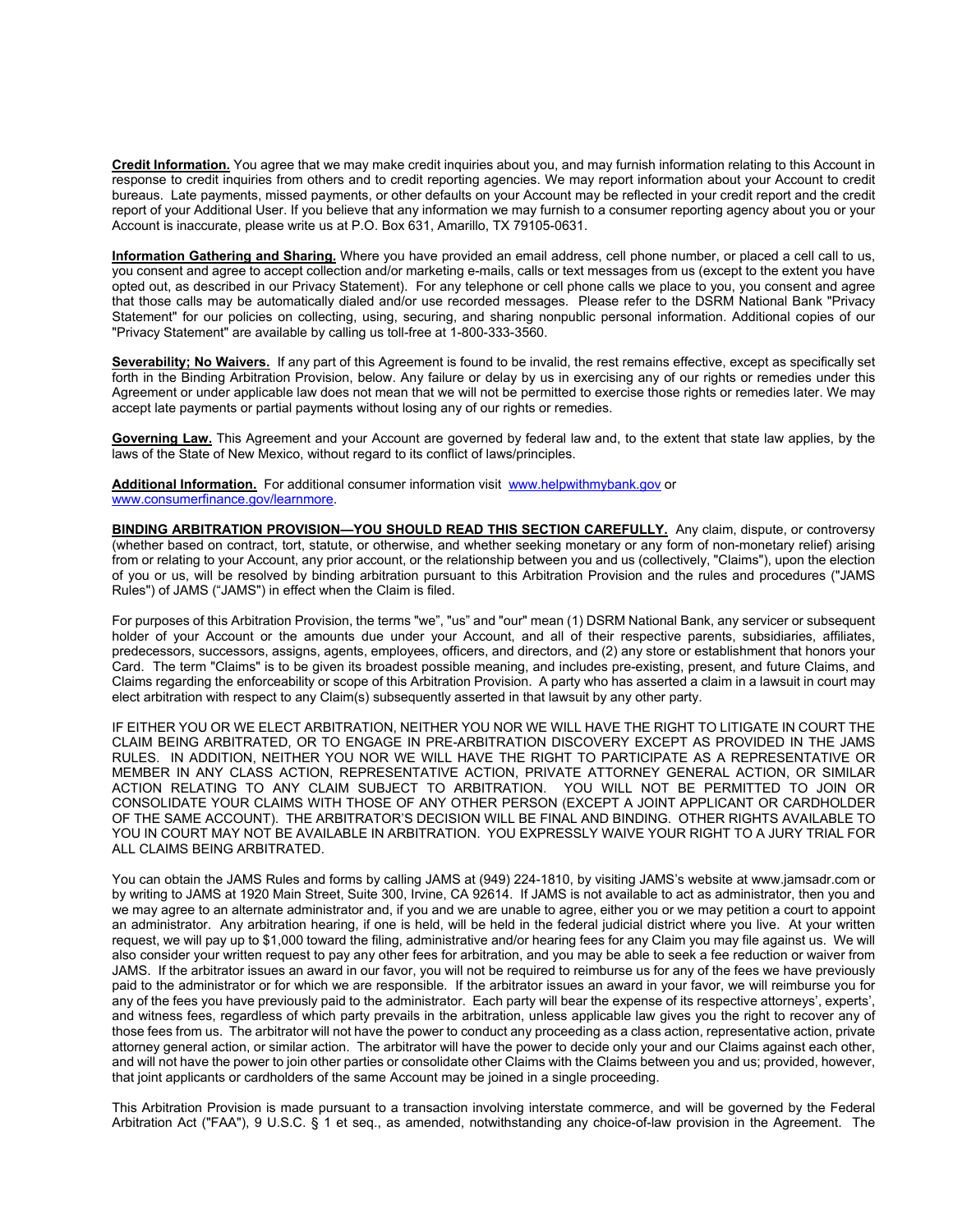arbitrator will apply applicable substantive law consistent with the FAA and applicable statutes of limitations and will honor claims of privilege recognized at law. At the request of either party prior to entry of an award, the arbitrator will provide a written explanation of the basis for the award. Judgment upon any arbitration award may be entered and enforced, including without limitation by garnishment, attachment, foreclosure or other post-judgment remedies, in any court having jurisdiction. The arbitrator's decision will be final and binding, except for any right of court review provided by the FAA or state law, if applicable.

This Arbitration Provision will survive payment or transfer of the Account or the termination of this Agreement or the relationship between you and us, or the bankruptcy of either you or us. If any portion of this Arbitration Provision is deemed invalid or unenforceable, it will not invalidate the remaining portions of this Arbitration Provision. However, if the provision precluding the arbitrator from having the power to conduct any proceeding as a class action, representative action, private attorney general action, or similar action is deemed invalid or unenforceable, then this entire Arbitration Provision shall be deemed unenforceable. If a conflict or inconsistency arises between the JAMS Rules and this Arbitration Provision, this Arbitration Provision will control.

## **YOUR BILLING RIGHTS. KEEP THIS NOTICE FOR FUTURE USE.**

This notice tells you about your rights and our responsibilities under the Fair Credit Billing Act.

### **What To Do If You Find a Mistake on Your Statement**

 If you think there is an error on your statement, write to us at P.O. Box 631, Amarillo, TX 79105-0631. In your letter, give us the following information:

- *Account information*: Your name and account number.
- *Dollar amount*: The dollar amount of the suspected error.
- *Description of problem*: If you think there is an error on your bill, describe what you believe is wrong and why you believe it is a mistake.

You must contact us:

- Within 60 days after the error appeared on your statement.
- At least 3 business days before an automated payment is scheduled, if you want to stop payment on the amount you think is wrong.

You must notify us of any potential errors in writing. You may call us, but if you do we are not required to investigate any potential errors and you may have to pay the amount in question.

#### **What Will Happen After We Receive Your Letter**

When we receive your letter, we must do two things:

- (1) Within 30 days of receiving your letter, we must tell you that we received your letter. We will also tell you if we have already corrected the error.
- (2) Within 90 days of receiving your letter, we must either correct the error or explain to you why we believe the bill is correct.

While we investigate whether or not there has been an error:

- We cannot try to collect the amount in question, or report you as delinquent on that amount.
- The charge in question may remain on your statement, and we may continue to charge you interest on that amount.
- While you do not have to pay the amount in question, you are responsible for the remainder of your balance.
- We can apply any unpaid amount against your credit limit.

After we finish our investigation, one of two things will happen:

- *If we made a mistake*: You will not have to pay the amount in question or any interest or other fees related to that amount.
- *If we do not believe there was a mistake*: You will have to pay the amount in question, along with applicable interest and fees. We will send you a statement of the amount you owe and the date payment is due. We may then report you as delinquent if you do not pay the amount we think you owe.

If you receive our explanation but still believe your bill is wrong, you must write to us within 10 days telling us that you still refuse to pay. If you do so, we cannot report you as delinquent without also reporting that you are questioning your bill. We must tell you the name of anyone to whom we reported you as delinquent, and we must let those organizations know when the matter has been settled between us.

If we do not follow all of the rules above, you do not have to pay the first \$50 of the amount you question even if your bill is correct.

### **Your Rights If You Are Dissatisfied With Your Credit Card Purchases**

 If you are dissatisfied with the goods or services that you have purchased with your credit card, and you have tried in good faith to correct the problem with the merchant, you may have the right not to pay the remaining amount due on the purchase. To use this right, all of the following must be true:

- (1) The purchase must have been made in your home state or within 100 miles of your current mailing address, and the purchase price must have been more than \$50. (Note: Neither of these are necessary if your purchase was based on an advertisement we mailed to you, or if we own the company that sold you the goods or services.)
- (2) You must have used your credit card for the purchase.
- (3) You must not yet have fully paid for the purchase.

If all of the criteria above are met and you are still dissatisfied with the purchase, contact us in writing at P.O. Box 631, Amarillo, TX 79105-0631.